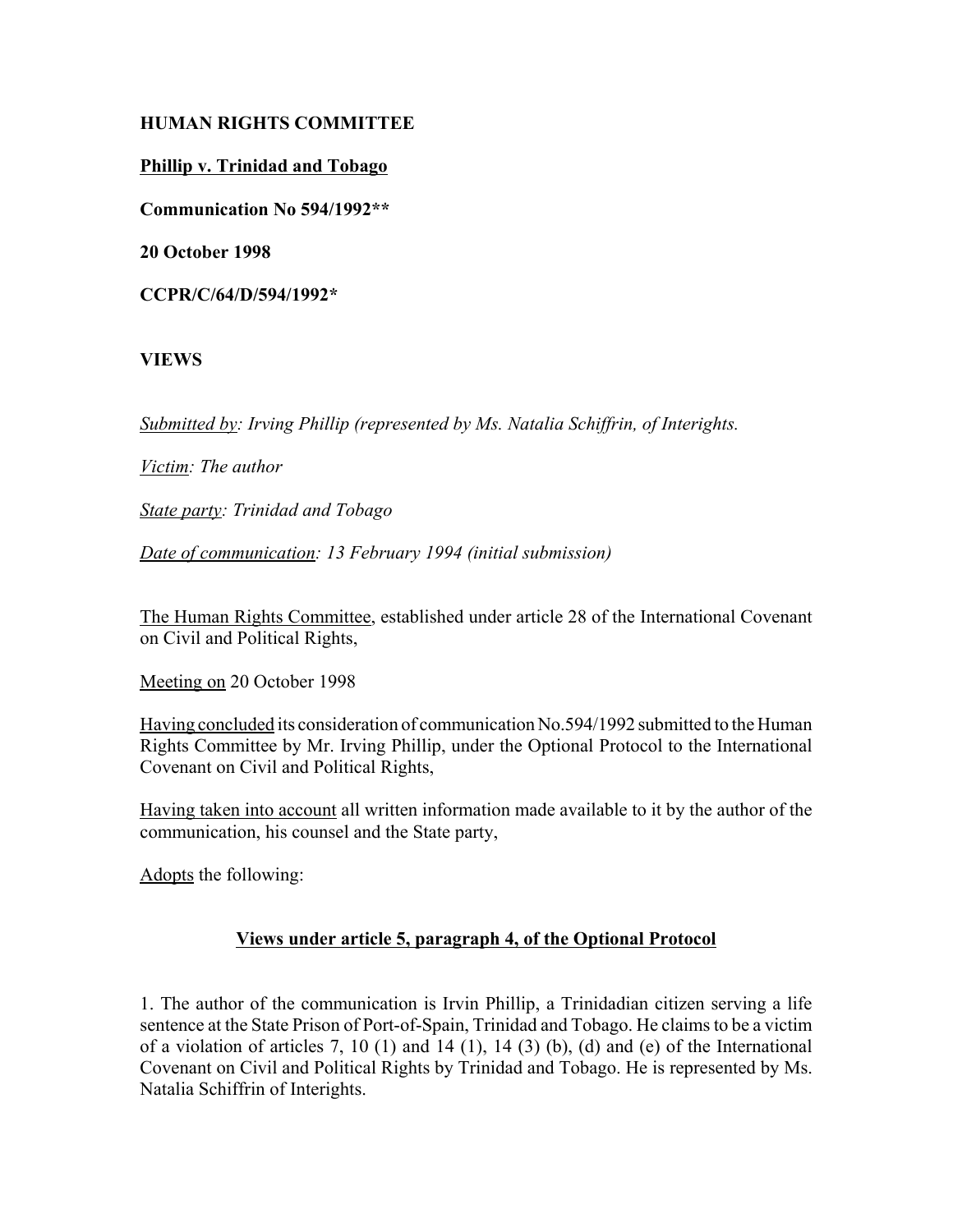#### The facts as submitted

2.1 The author, together with Peter Holder<sup>1</sup> and Errol Janet, was jointly charged with the murder, on 29 March 1985, of one Faith Phillip (no relation to the author). On 5 May 1988, after a trial which lasted one month, the jury failed to return a unanimous verdict, and a retrial was ordered. On 18 June 1988, the accused were found guilty as charged and sentenced to death by the Second Assizes Court of Port-of-Spain. On 5 April 1990, the Court of Appeal of Trinidad and Tobago dismissed the appeal of Messrs. Holder and Phillip, whereas it acquitted Errol Janet; it issued a written judgement two weeks later. Mr. Phillip's petition for special leave to appeal to the Judicial Committee of the Privy Council was dismissed on 24 April 1991. On 31 December 1993 Mr. Phillip's death sentence was commuted to life imprisonment.

2.2 The subject of the communication is Mr. Phillip's second trial, at which the Court denied the legal aid attorney's motion for an adjournment in order to better prepare for the defence or, in the alternative, to allow Mr. Phillip to engage other counsel.

2.3 Ms. Zelina Mohammed, a cashier at the Zodiac Recreational Club in Port-of-Spain was the sole eye witness to the crime and the prosecution's main witness. At trial she testified that, on the morning of 29 March 1985, she was at work, inside the bar, and that Faith Phillip sat in front of the bar, when three men came in. Mr. Holder ordered a drink and after a while went downstairs; she heard a sound as if the gate to the entrance was being closed. When Mr. Holder came back, she asked Faith Phillip, to have a look. Shortly thereafter Mr. Phillip assaulted Faith Phillip, while Mr. Holder kicked open the door to the bar and entered the bar together with Mr. Janet. Both were holding knives. Mr. Holder forced Ms. Mohammed to open the cash register and give them \$300. She was also forced to show them the room of the Club's owner which was at the back. There, Mr. Holder tied her up, while Mr. Janet searched the room for valuables. She was told to face the wall, but before doing so she saw Mr. Phillip in the corridor, pulling Faith Phillip into another room. She then heard fighting, which continued for about five minutes. After it stopped she heard footsteps, as if the accused were leaving. Finally, she was untied by the Club's electrician who passed by and they found Faith Phillip lying on the floor, with her face swollen and blood running from her nose. The deceased was pronounced dead on arrival to hospital. The cause of death was a massive brain haemorrhage, resulting from blunt force injuries to her head.

2.4 At the identification parade held on 4 April 1985 Ms. Mohammed selected Mr. Phillip from a group of eight men as someone who "looked like" one of the persons involved in the crime. Mr. Phillip claims mistaken identification.

2.5 At the trial, Mr. Holder gave sworn testimony admitting participation in the robbery. He denied, however, having struck the deceased. He stated that while he and Mr. Janet were emptying the drawers in the Club owner's room, he saw Mr. Phillip going up the corridor with Faith Phillip. When they left the building, they met Mr. Phillip outside.

2.6 The prosecution stated that all three defendants made statements under caution, witnessed by a justice of the peace, admitting their involvement in the crime. In his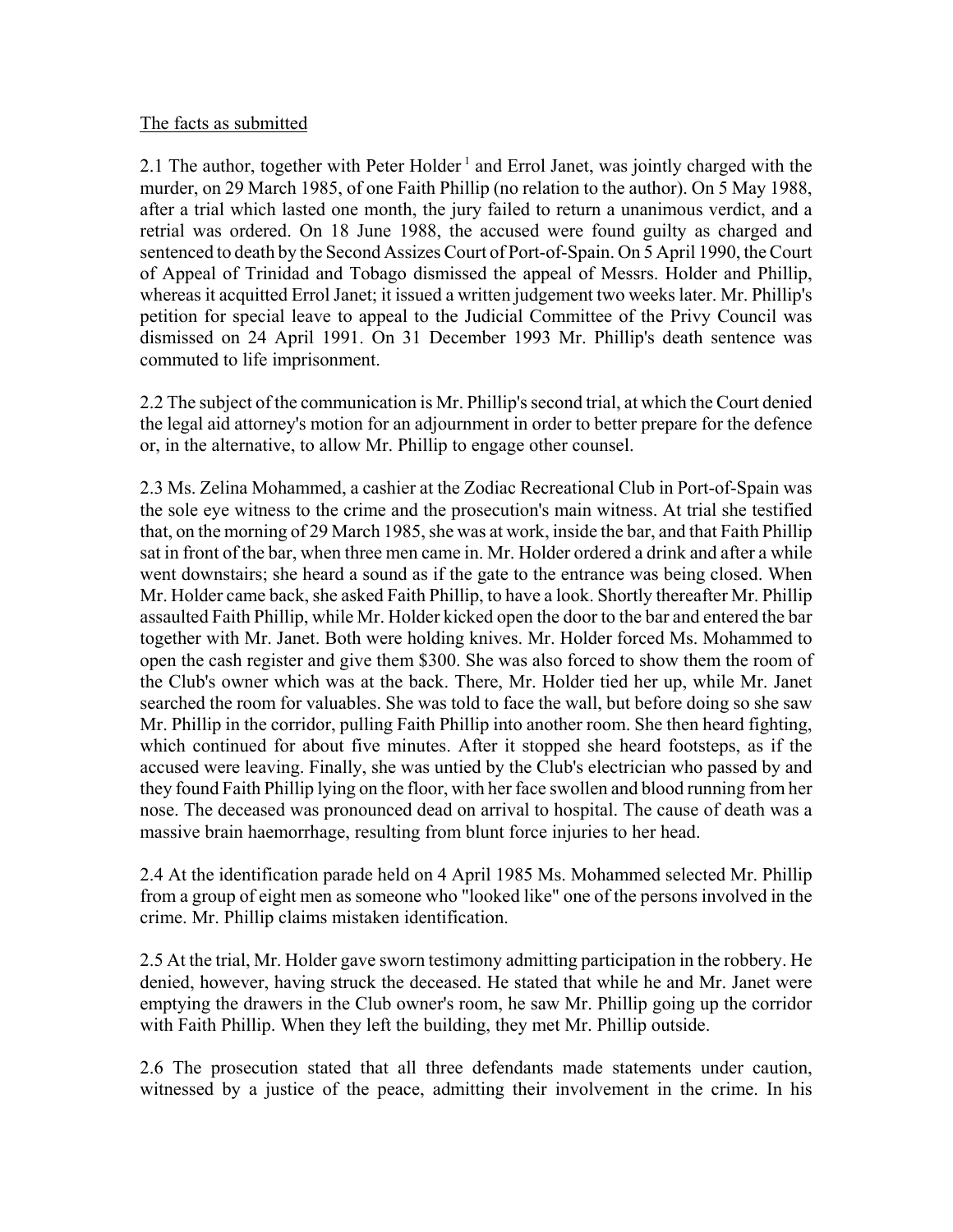statement the author admitted the robbery but denied taking any part in the beating of the deceased. At trial, however, he gave sworn testimony denying knowledge of the crime, claiming that he had never left his home on 29 March 1985 and challenging the identification by Ms. Mohammed. His statement to the police was admitted into evidence after a voir dire.

2.7 Mr. Janet affirmed upon oath his previous statement to the police. He stated that the robbery was planned by Messrs. Holder and Phillip, who had received information that the owner of the Club kept all his money at the Club. Out of fear of both men, he assisted in the robbery. He further stated that he prevented Mr. Holder from further hitting the deceased.

## The complaint

3.1 The author claims that his trial was unfair in breach of article 14, paragraph 1, of the Covenant. In this context he complains about the inconsistency in the testimony of witnesses during the first trial. He points out that, as the prosecution failed to prove his guilt at the first trial, he should have been acquitted. The author further claims that, as the prosecution had failed to prove his mens rea, the judge should have brought the issue of manslaughter to the attention of the jury.

3.2 With respect to the time and facilities to prepare his defence in the retrial, the author claims that counsel was appointed on Friday 10 June 1988 and that the trial commenced on Monday 13 June 1988. Counsel's request for additional time to prepare the defence and to meet with Mr. Phillip was denied, in violation of article 14, paragraphs 3 (b) and (e) of the Covenant.

3.3 He further complains that he was denied a counsel of his choosing at the retrial, in violation of article 14, paragraph 3 (d). It appears from the notes of evidence that during the retrial the author complained about the performance of his counsel who was young and had never defended a capital case. Accordingly the author requested an adjournment to obtain a counsel of his own choice. The judge advised counsel to make his application to withdraw from the case in court. The court subsequently refused counsel's application. The author states that the judge told him that he could not afford an attorney of his own choice and that therefore the case would not be postponed. According to the author, his conviction is attributable to the judge's tyrannical behaviour in addition to the inexperience of counsel.

3.4 With respect to the conditions under which Mr. Phillip is detained, counsel argues that the prison cell is underground, filthy, with bad ventilation and infested with cockroaches and rats. He sleeps on pieces of carpet and torn cardboard box on the cold concrete floor without any bedding. Food is inadequate. There are no toiletries or medication. The complaints, however, have not been reported to any authorities, because the author fears reprisal from the warders and claims to be living in complete fear for his life. These conditions are said to constitute violations of articles 7 and 10 (1) of the Covenant.

State party's observations and author's comments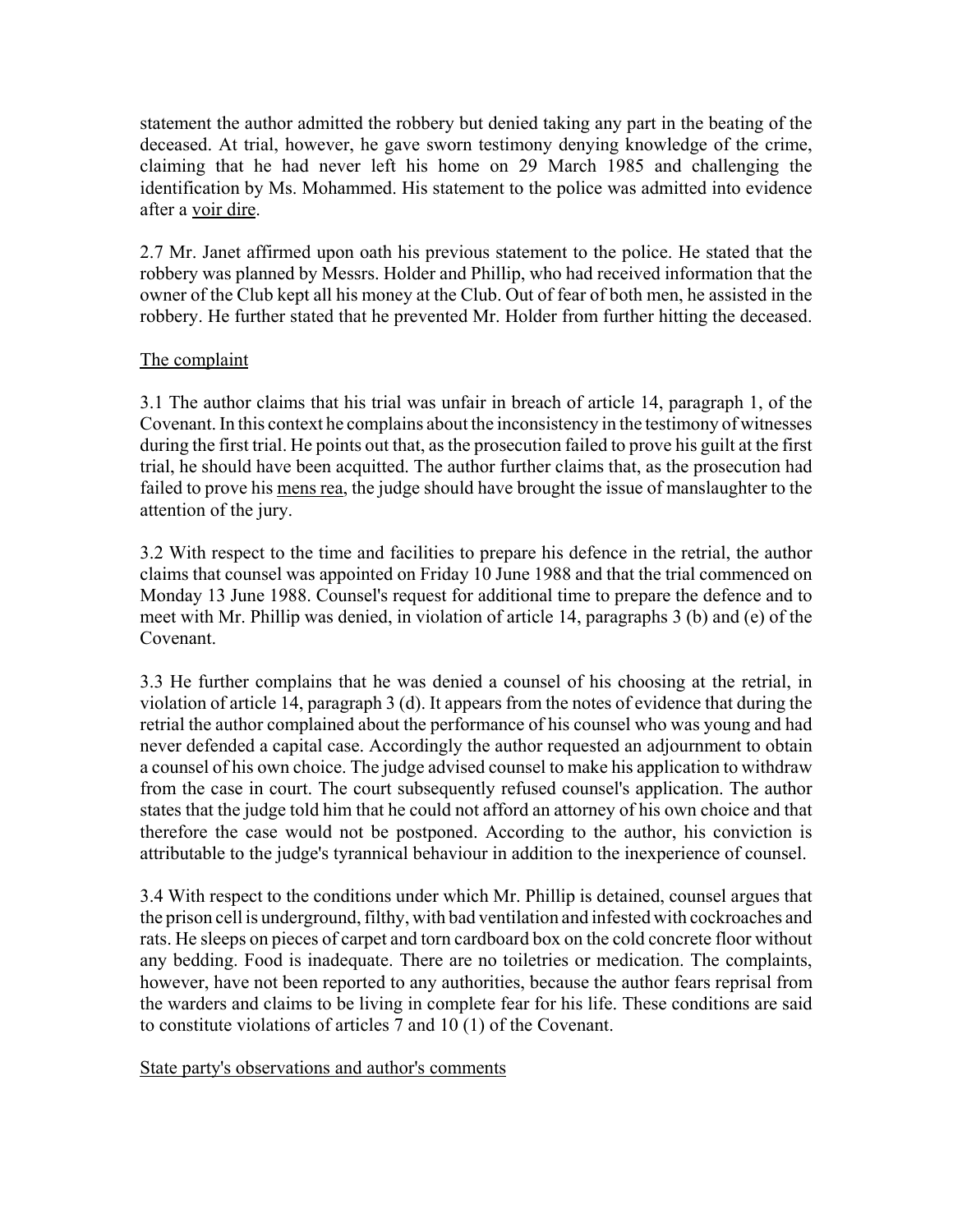4.1 In its submission of 23 September 1993 the State party objects to the admissibility of the communication and refers, in particular, to the Committee's jurisprudence according to which the evaluation of facts and evidence is for the Courts of States parties.

4.2 It further informs the Committee that on 23 August 1993, Irvin Phillip filed a constitutional motion in the High Court in which he is seeking a declaration that the execution of the sentence of death on him will be unconstitutional, null and void as well as an order vacating the sentence of death and staying the execution. On 23 August 1993, the Court granted a conservatory order directing the State to undertake that no action would be taken to carry out the sentence of death on the author until the hearing and determination of the motion.

4.3 Moreover, the State party argues:

(a) The author has not indicated the provision or provisions of the Covenant on Civil and Political Rights which he alleges have been violated by the Republic of Trinidad and Tobago; and

(b) The facts as submitted do not raise issues under any of the provisions of the Covenant;

(c) According to the constant jurisprudence of the Human Rights Committee, it is in principle not for the Committee but for the Courts of States Parties to the Covenant to evaluate facts and evidence in a particular case. The decision of the courts in Trinidad and Tobago and the Privy Council in this case cannot be viewed as being arbitrary or as amounting to a denial of justice;

(d) By reasons of the foregoing, the communication is incompatible with the provisions of the Covenant.

4.4 In its submission of 9 February 1995, the State party informs the Committee that pursuant to the judgment of the Judicial Committee of the Privy Council in the case of Earl Pratt and Ivan Morgan v. the Attorney General of Jamaica, the sentences of death against Messrs. Peter Holder and Irvin Phillip were commuted to sentences of life imprisonment.

5.1 By letter of 21 June 1994, Interights, a non-governmental organization in the United Kingdom informed the Committee that it had been asked by Mr. Phillip to represent him before the Committee.

5.2 By letter of 27 March 1995 Interights resubmitted the communication on behalf of Mr. Phillip, enclosing the text of the notes of evidence and the transcript of the trial before the Second Assize Court in Port-of-Spain against Messrs. Peter Holder, Irvin Phillip and Errol Janet.

## The Committee's admissibility decision

6.1 During its 56th session the Committee considered the admissibility of the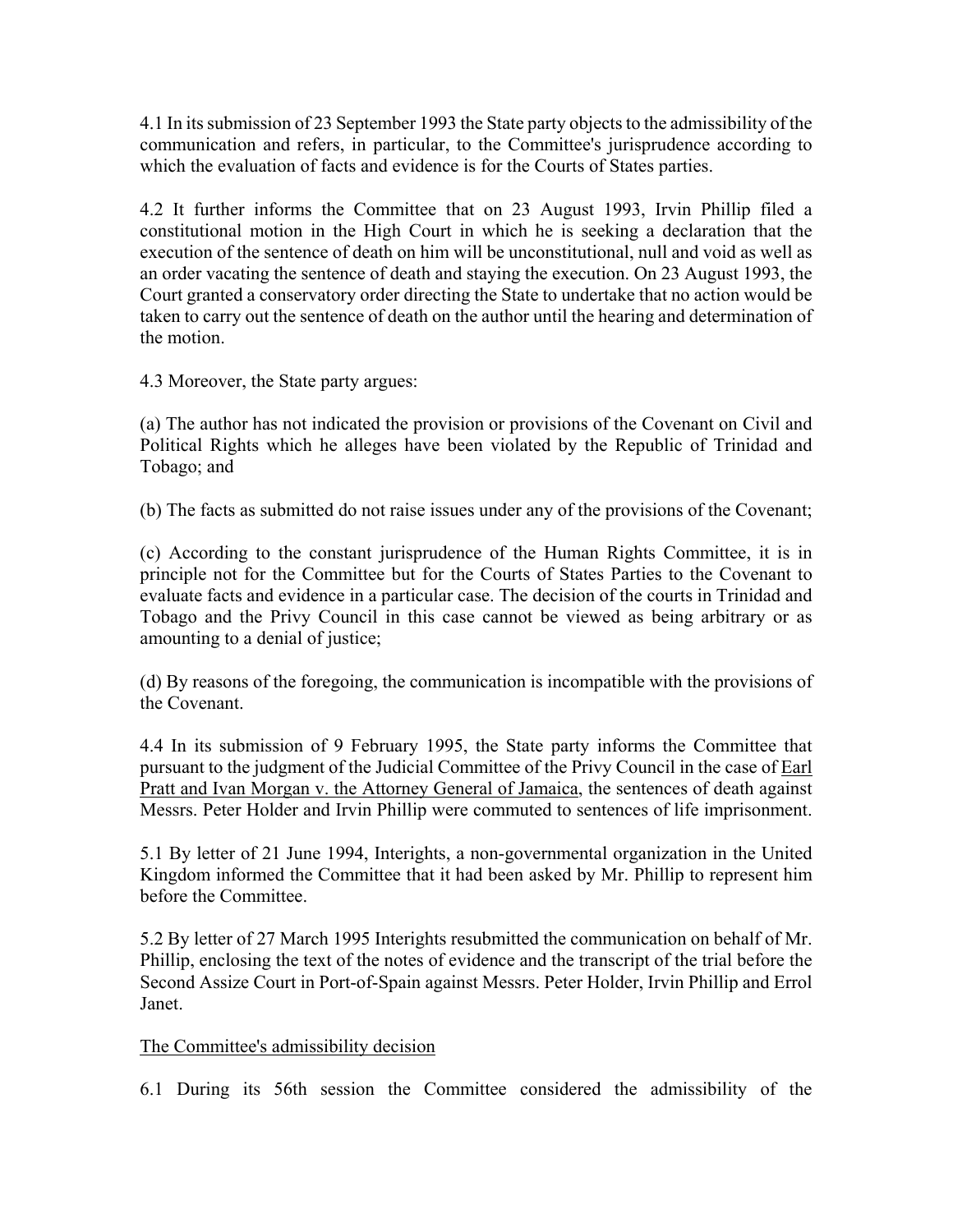communication.

6.2 The Committee ascertained, as required under article 5, paragraph 2 (a), of the Optional Protocol, that the same matter was not being examined under another procedure of international investigation or settlement.

6.3 As to the requirement in article 5, paragraph 2 (b), of the Optional Protocol that domestic remedies be exhausted, the Committee noted that the Privy Council had dismissed the author's application for leave to appeal. Therefore, with regard to the author's allegations of unfair trial, the Committee was satisfied that domestic remedies had been exhausted for purposes of the Optional Protocol. In this connection, the Committee also noted that, following the commutation of the author's death sentence, the author's constitutional motion before the High Court had become moot.

6.4 As regards the author's claim that the conditions of his detention were cruel, inhuman and degrading, the Committee noted that the State party had so far not attempted to refute his claim nor had it provided information about effective domestic remedies available to the author. In these circumstances, given the author's statement that he had not filed a complaint because of his fears of the warders, the Committee considered that it was not precluded by article 5, paragraph 2 (b), of the Optional Protocol from examining the complaint, which might raise issues under articles 7 and 10 of the Covenant.

6.5 With regard to that part of the author's communication relating to the evaluation of evidence and to the instructions given by the judge to the jury, in particular, the failure to instruct the jury on the possibility of manslaughter, the Committee referred to its established jurisprudence that it was, in principle, for the appellate courts of States parties to the Covenant, and not for the Committee, to evaluate facts and evidence in a particular case. As to the author's allegation that he had not made any admission to the police and that the identification by the main prosecution witness was faulty, the Committee noted that these matters were the subject of a voir dire, at which the facts and evidence were evaluated. Similarly, it was not for the Committee to review specific instructions to the jury by the judge, unless it could be ascertained that the instructions to the jury were clearly arbitrary or amounted to a denial of justice, or that the judge manifestly violated his obligation of impartiality. The material before the Committee did not reflect that the trial judge's instructions or the conduct of the trial suffered from such defects. This part of the communication was therefore inadmissible under article 3 of the Optional Protocol.

6.6 As to the other claims under article 14, paragraph 3, the Committee found that the author had substantiated, for purposes of admissibility, his allegations that at the retrial he did not have sufficient time and facilities to prepare his defence, that his defence counsel was inexperienced and that he was denied the opportunity to obtain counsel of his own choosing. The Committee considered that it should examine this part of the communication on the merits.

6.7 Consequently, on 15 March 1996, the Human Rights Committee declared the communication admissible in as much as it appeared to raise issues under articles 7, 10, and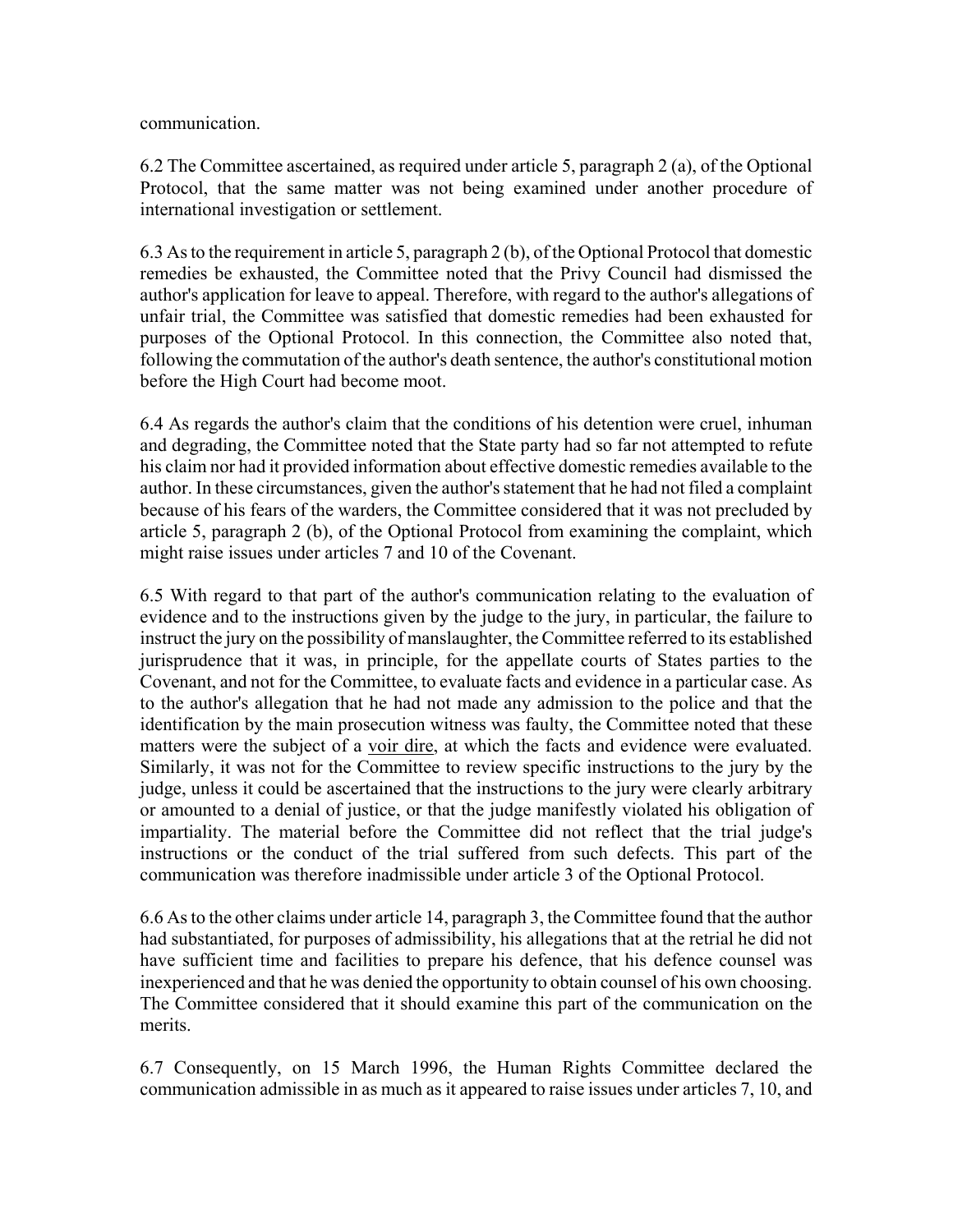#### 14, of the Covenant.

#### Issues and proceedings before the committee:

7.1 The Committee has considered the communication in the light of all the information provided by the parties. It notes with concern that, following the transmittal of the Committee's decision on admissibility, no further information has been received from the State party clarifying the matters raised by the present communication despite reminders sent on 11 March 1997, 30 April and 12 May 1998. The Committee recalls that it is implicit in article 4, paragraph 2, of the Optional Protocol, that a State party examine in good faith all the allegations brought against it, and that it provide the Committee with all the information at its disposal. In light of the failure of the State party to cooperate with the Committee on the matter before it, due weight must be given to the author's allegations, to the extent that these have been substantiated.

7.2 The Committee notes that the information before it shows that the author's counsel requested the court to allow him an adjournment or to withdraw from the case, because he was unprepared to defend it, since he had been assigned the case on Friday 10 June 1988 and the trial began on Monday 13 June 1988. The judge refused to grant the request allegedly because he felt the author would be unable to afford counsel of his own choice. The Committee recalls that while article 14, paragraph 3(d), does not entitle the accused to choose counsel provided to him free of charge, the Court should ensure that the conduct of the trial by the lawyer is not incompatible with the interests of justice. The Committee considers that in a capital case, when counsel for the accused who was not experienced in such cases requests an adjournment because he is unprepared to proceed the Court must ensure that the accused is given an opportunity to prepare his defence. The Committee is of the opinion that in the instant case, Mr. Phillip's counsel should have been granted an adjournment. In the circumstances, the Committee finds that Mr. Phillip was not effectively represented on trial, in violation of article 14, paragraph 3 (b) and (d), of the Covenant.

7.3 The Committee considers that the imposition of a sentence of death upon conclusion of a trial in which the provisions of the Covenant have not respected constitutes, if no further appeal against conviction is possible, a violation of article 6 of the Covenant. As the Committee noted in its General Comment 6 [16], the provision that a sentence of death may be imposed only in accordance with the law and not contrary to the provisions of the Covenant implies that " procedural guarantees therein prescribed must be observed, including the right to a fair hearing by an independent tribunal, the presumption of innocence, the minimum guarantees for the defence, and the right to review of conviction and sentence by a higher tribunal". In this case, since the final sentence of death was passed without due respect for the requirements of article 14, the Committee must hold that there has also been a violation of article 6 of the Covenant.

7.4 The Committee notes that with regard to the author's conditions of detention he has made precise allegations, of being kept in a filthy, badly ventilated, cockroach and rat infested, underground cell. He sleeps on pieces of carpet and torn cardboard box on cold concrete floor, with no bedding. Food is inadequate and there are no toiletries or medication. The